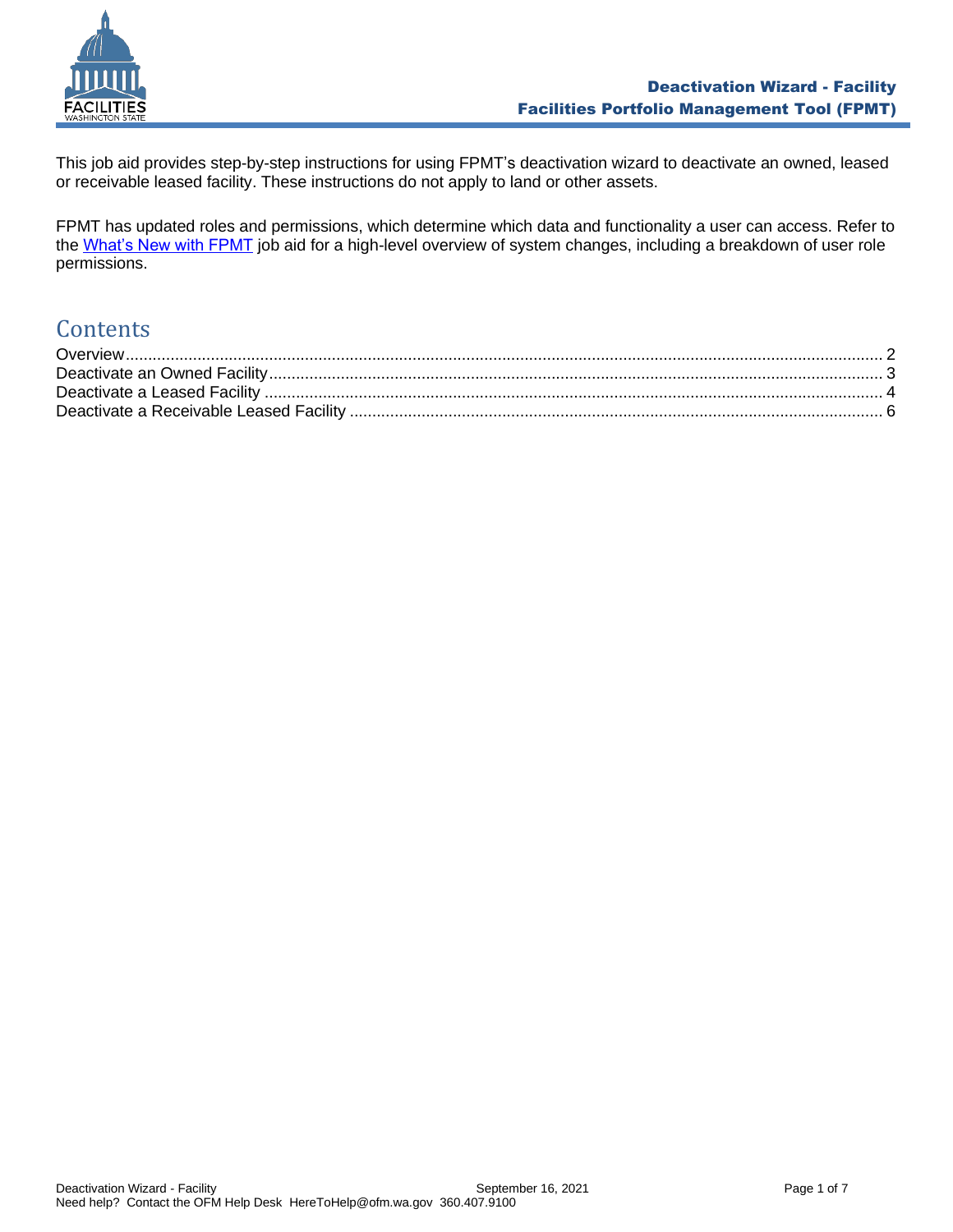

### <span id="page-1-0"></span>**Overview**

| Which FPMT user roles can<br>deactivate a facility?                                            | Access to the deactivation wizard varies by role. All users must have<br>$\bullet$<br>edit rights to deactivate an owned, leased or receivable leased facility.<br>Users with the Accounting role can deactivate leased and receivable<br>$\bullet$<br>leased facilies, but they cannot deactivate owned facilities.<br>Users with the Facilities role can deactivate owned facilities, but they<br>$\bullet$<br>cannot deactivate leased or receivable leased facilities.                                                                                                                                                                                                                                     |
|------------------------------------------------------------------------------------------------|----------------------------------------------------------------------------------------------------------------------------------------------------------------------------------------------------------------------------------------------------------------------------------------------------------------------------------------------------------------------------------------------------------------------------------------------------------------------------------------------------------------------------------------------------------------------------------------------------------------------------------------------------------------------------------------------------------------|
|                                                                                                | Per agency discretion, an individual can be assigned both the<br>$\bullet$<br>Accounting and Facilities user roles.                                                                                                                                                                                                                                                                                                                                                                                                                                                                                                                                                                                            |
| Where do I access the<br>deactivation wizard?                                                  | The deaction wizard is available via the menu button on the owned<br>$\bullet$<br>facility, leased facility and receivable leased facility tiles.                                                                                                                                                                                                                                                                                                                                                                                                                                                                                                                                                              |
| What does it mean to<br>deactivate an owned, leased or<br>receivable leased facility?          | Deactivation means you are removing a record from the agency's<br>$\bullet$<br>inventory report. The data remains in the system.<br>You should not deactivate facilities that are simply vacant or unused.<br>$\bullet$<br>You may update the space type or condition assessment score for<br>vacant or unusable facilities to more accurately reflect their current<br>state.<br>If the space is currently vacant but could be used by another agency,<br>$\bullet$<br>refer to the <b>Available Space</b> job aid for instructions on how to<br>"advertise" this space.                                                                                                                                      |
| When should I deactivate an<br>owned, leased or receivable<br>leased facility?                 | An owned facility should be deactivated when it is no longer obligated<br>$\bullet$<br>to the state because it has been sold or demolished.<br>Owned facilities that are vacant and unused should not be<br>$\Omega$<br>deactivated, even if they will eventually be demolished.<br>Facilities should not be deactivated until they have actually<br>been sold or demolished.<br>A leased facility should be deactivated when it has been vacated due<br>$\bullet$<br>to relocation or building closure. The data will remain in the system but<br>will no longer be included in reports.<br>A receivable leased facility should be deactivated when it has been<br>$\bullet$<br>vacated by the tenant agency. |
| Will the wizard always<br>deactivate all associated<br>records?                                | The wizard will not deactivate the facility table if there is more than one<br>$\bullet$<br>active leased facility associated with that record.<br>The wizard will not deactivate the lease contract table if there is an<br>$\bullet$<br>active receivable leased facility associated with that record.                                                                                                                                                                                                                                                                                                                                                                                                       |
| What information do I need to<br>deactivate an owned, leased or<br>receivable leased facility? | While you do not need any specific information to use the deactivation<br>$\bullet$<br>wizard, the UFI is an easy way to search for and locate an owned or<br>leased facility, and the receivable lease number is an easy way to<br>search for a receivable leased facility.                                                                                                                                                                                                                                                                                                                                                                                                                                   |
| Why should I use the wizard?<br>$M! = \sim d$ kanisa.                                          | The wizard simplifies the deactivation process by reducing manual<br>$\bullet$<br>activity in the system and automatically deactivating associated tables.                                                                                                                                                                                                                                                                                                                                                                                                                                                                                                                                                     |

**Wizard basics:**

• The wizard opens in a new window, which will close when you complete the process. Once the deactivation wizard window closes, you will need to refresh your original FPMT window to see all of the changes.

- Once you Save and Close, you cannot go back into the wizard.
- Make sure to allow enough time to complete the wizard process in one sitting. If you time out during the process, you will lose your data.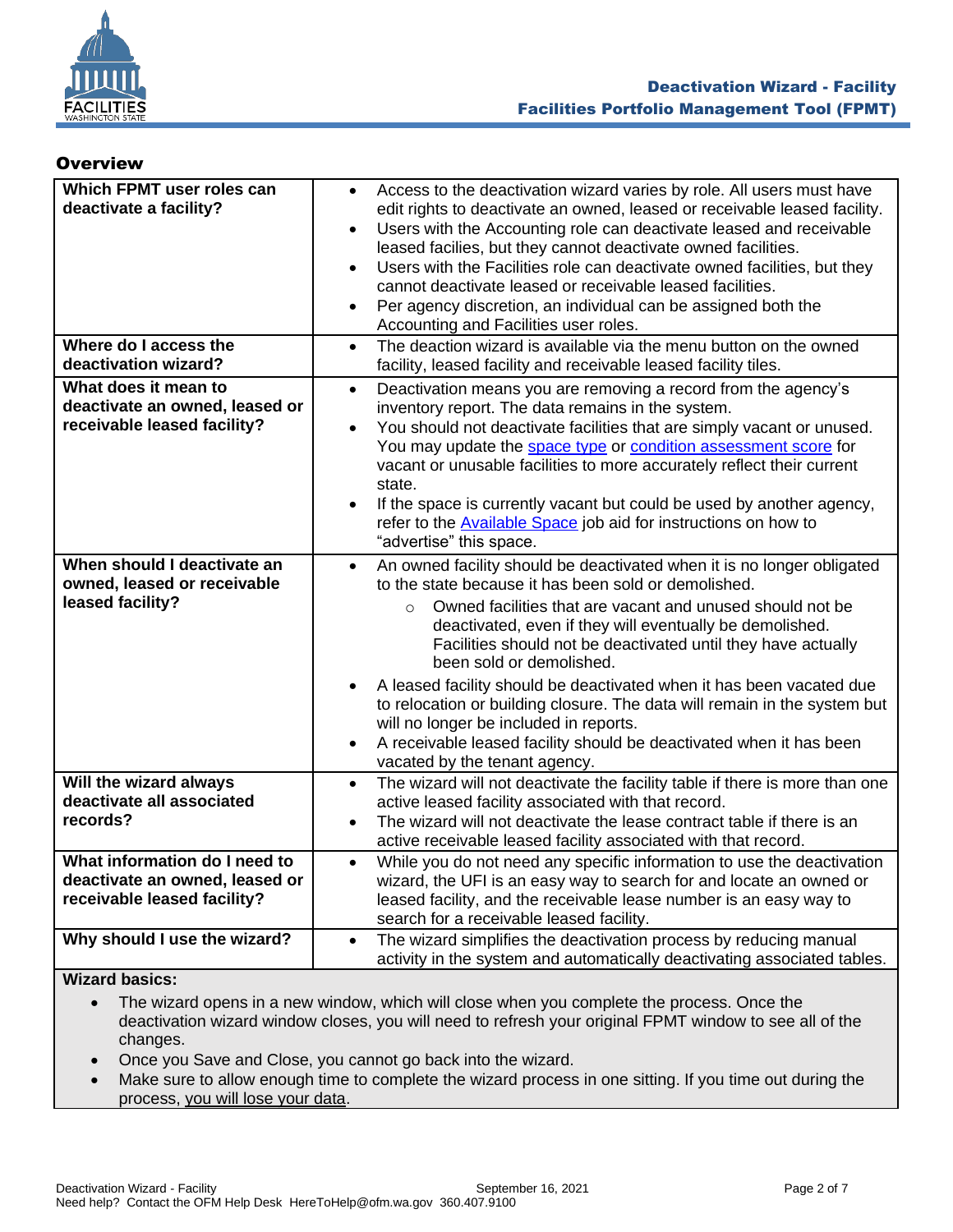

 $\boldsymbol{\Omega}$ 

 $\blacktriangle$ 

Clear All

# <span id="page-2-0"></span>Deactivate an Owned Facility

Navigate to the owned facility tile and launch the deactivation wizard.

1. **Open** the Data Explorer module.







**8.** Select **x** Deactivate

| - Bellevue - Warehouse<br>QF                        |                                 |
|-----------------------------------------------------|---------------------------------|
| Owned Facility                                      | - Bellevue - Warehou            |
| Inique Facility Identifier: A                       | <b>Owned Facility</b>           |
| Agency Name: Washington<br>Agency Assigned Regional | Manage                          |
|                                                     | Select<br>Documents (0)         |
|                                                     | Photos (0)<br>Open              |
|                                                     | <b>III</b> Reports<br>Add       |
|                                                     | Edit                            |
|                                                     | Delete<br>ITTI                  |
|                                                     | <b>Business Process Wizards</b> |
|                                                     | Create Receivable Lease         |
|                                                     | Deactivate                      |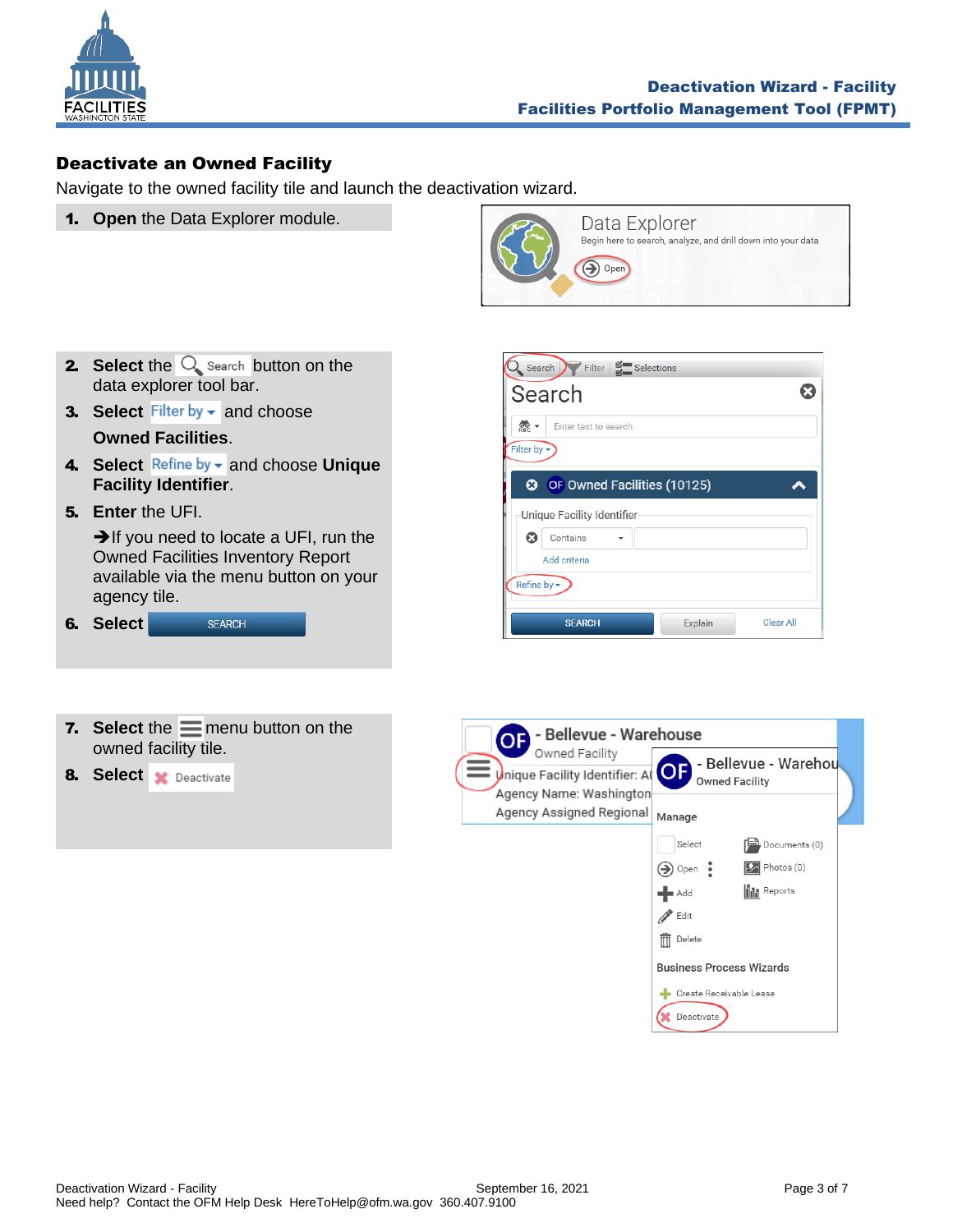

**9. Select** the Owned Facility Inactive Reason.

➔This is a dropdown field.

**10. Select** SAVE AND CLOSE

| $\equiv$                  | <b>GORPM</b> Washington State - Facilities Portfolio Management Tool |
|---------------------------|----------------------------------------------------------------------|
| $\boldsymbol{\mathsf{x}}$ | Owned Facility Deactivation<br>Deactivate an owned facility          |
|                           | The following will be deactivated:                                   |
|                           | <b>Debt Services</b><br>$\hat{\phantom{a}}$                          |
|                           | <b>Test Debt Serv</b>                                                |
|                           | <b>Debt Service Payments</b><br>$\hat{\phantom{a}}$                  |
|                           | <b>Test Debt Serv Pay</b>                                            |
|                           | <b>Facilities</b><br>$\hat{\phantom{a}}$                             |
|                           | 721 Columbia St SW                                                   |
|                           | <b>Owned Facilities</b><br>$\boldsymbol{\mathsf{A}}$                 |
|                           | Owned Facility Inactive Reason<br>٠                                  |
|                           | DES-721 Columbia                                                     |
|                           | <b>Spaces</b><br>ㅅ                                                   |
|                           | Vacant Space                                                         |
|                           |                                                                      |
|                           | SAVE AND CLOSE<br>Cancel                                             |

# <span id="page-3-0"></span>Deactivate a Leased Facility

Navigate to the leased facility tile and launch the deactivation wizard.

1. **Open** the Data Explorer module.



- **2.** Select the  $\overline{Q}$  search button on the data explorer tool bar.
- **3. Select** Filter by  $\bullet$  and choose

**Leased Facilities**.

- 4. Select Refine by and choose Unique **Facility Identifier**.
- 5. **Enter** the UFI.

**→**If you need to locate a UFI, run the Leased Facilities Inventory Report available via the menu button on your agency tile.



| $\Omega$ Search $\bigcap$ Filter $\big \frac{w}{w}\big $ Selections |           |
|---------------------------------------------------------------------|-----------|
| Search                                                              |           |
| ※ -<br>Enter text to search<br>Filter by $\blacktriangledown$       |           |
| <b>3</b> LF Leased Facilities (1569)                                |           |
| Unique Facility Identifier                                          |           |
| ශ<br>Contains                                                       |           |
| Add criteria                                                        |           |
| Refine by $\star$                                                   |           |
| Explain<br><b>SEARCH</b>                                            | Clear All |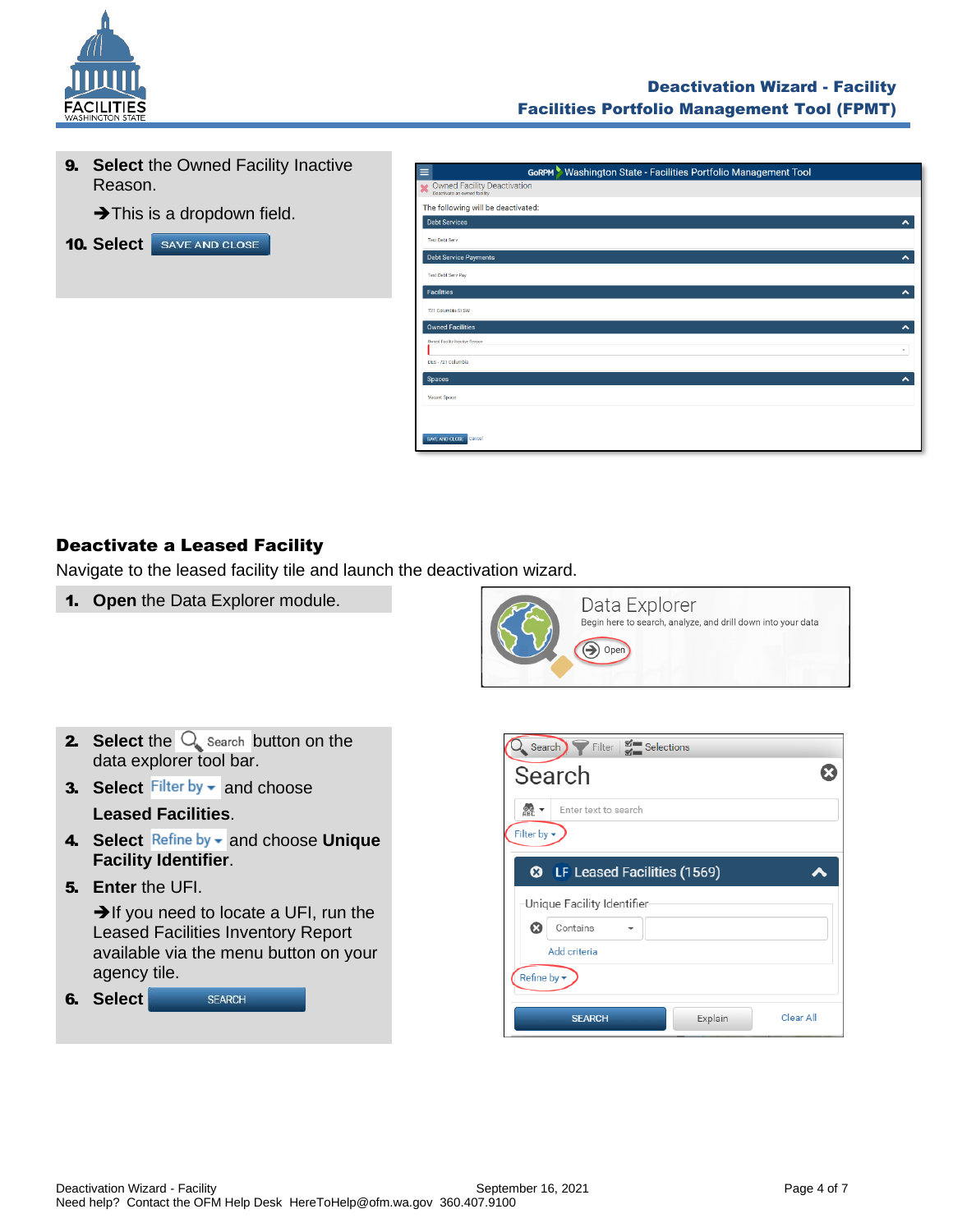

### Deactivation Wizard - Facility Facilities Portfolio Management Tool (FPMT)

- **7.** Select the  $\equiv$  menu button on the leased facility tile.
- **8.** Select **x** Deactivate



**9. Select the Lease Contract Inactive** Reason

 $\rightarrow$  This is a dropdown field.

10. **Select** the Leased Facility Inactive Reason

 $\rightarrow$  This is a dropdown field.

**11. Select** SAVE AND CLOSE

**→If the facility has more than one** active leased facility associated with it (e.g., one than one tenant), you will not be able to deactivate the facility record as part of the wizard process. You will receive this message.

**→**If the facility should be deactivated, you would first need to deactivate the leased facilities separately. Once there is only one active leased facility associated with the facility record, FPMT will automatically deactivate the facility as part of the wizard process.

| <b>Facilities</b>               |   |
|---------------------------------|---|
| Sample (ok to delete)           |   |
| <b>Facility Lease Contracts</b> |   |
| Lease Contract Inactive Reason  |   |
| Sample (ok to delete)           |   |
| <b>Lease Options</b>            |   |
| Sample (ok to delete)           |   |
| <b>Lease Payments</b>           |   |
| Sample (ok to delete)           |   |
| <b>Leased Facilities</b>        |   |
| Leased Facility Inactive Reason | ٠ |
| Sample (ok to delete)           |   |
| <b>Spaces</b>                   |   |

#### Warning

The facility New Facility/Create LF Wizard - OFM Testing could not be deactivated because there are active leased facilities associated with it.

OK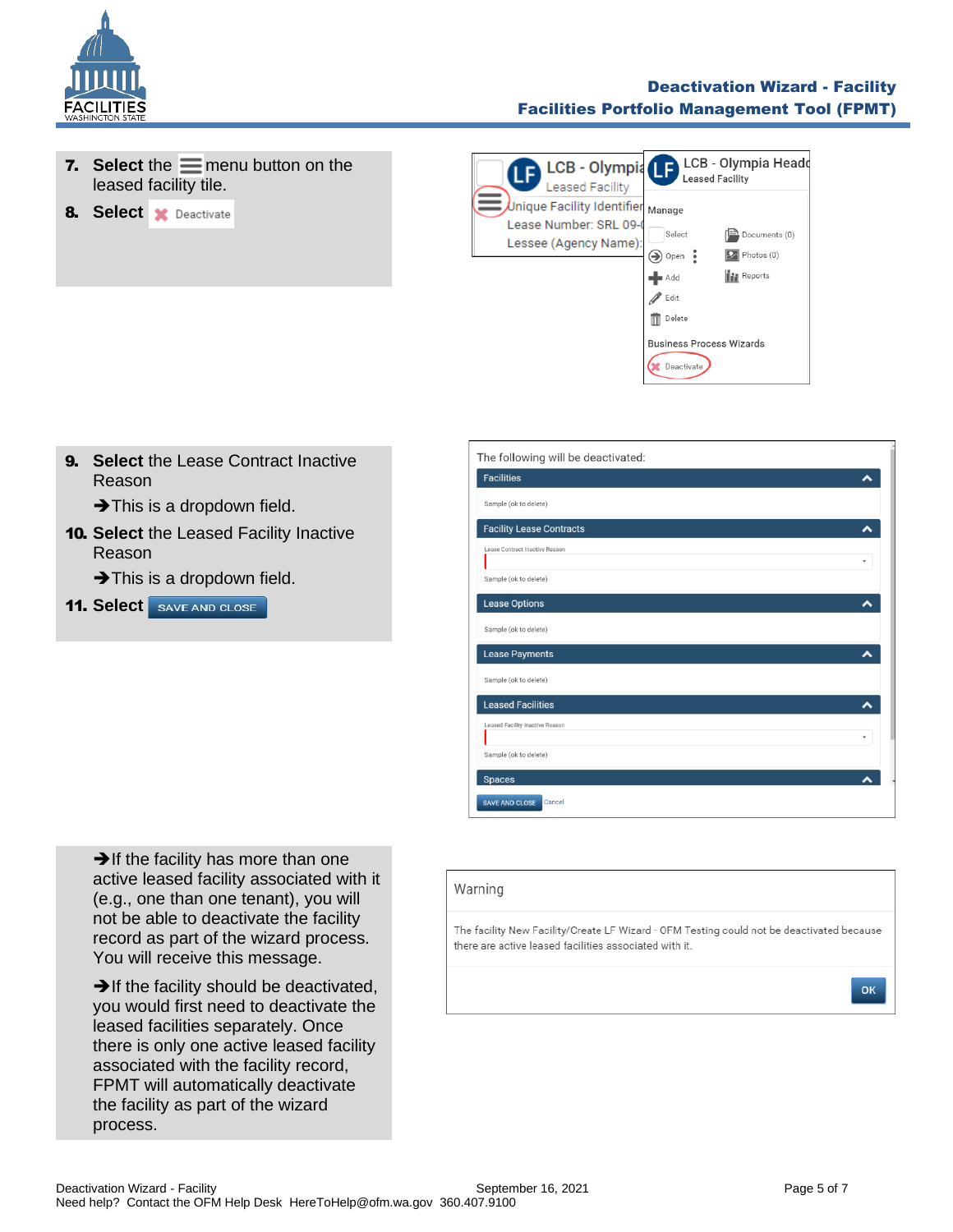

# <span id="page-5-0"></span>Deactivate a Receivable Leased Facility

Navigate to the receivable leased facility tile and launch the deactivation wizard.

1. **Open** the Data Explorer module.



- **2.** Select the  $Q$  search button on the data explorer tool bar.
- 3. Select Filter by **v** and choose

# **Receivable Facilities**.

- 4. Select Refine by v and choose **Receivable Lease Number**.
- **5. Enter** the receivable lease number.

**→**If you need to locate a receivable lease number, run the Receivable Lease Contract Inventory Report available via the menu button on your agency tile.

| 6. | Select | <b>SFARCH</b> |
|----|--------|---------------|
|----|--------|---------------|



| 7. Select the $\equiv$ menu button on the |  |
|-------------------------------------------|--|
| receivable facility tile.                 |  |

**8.** Select **x** Deactivate